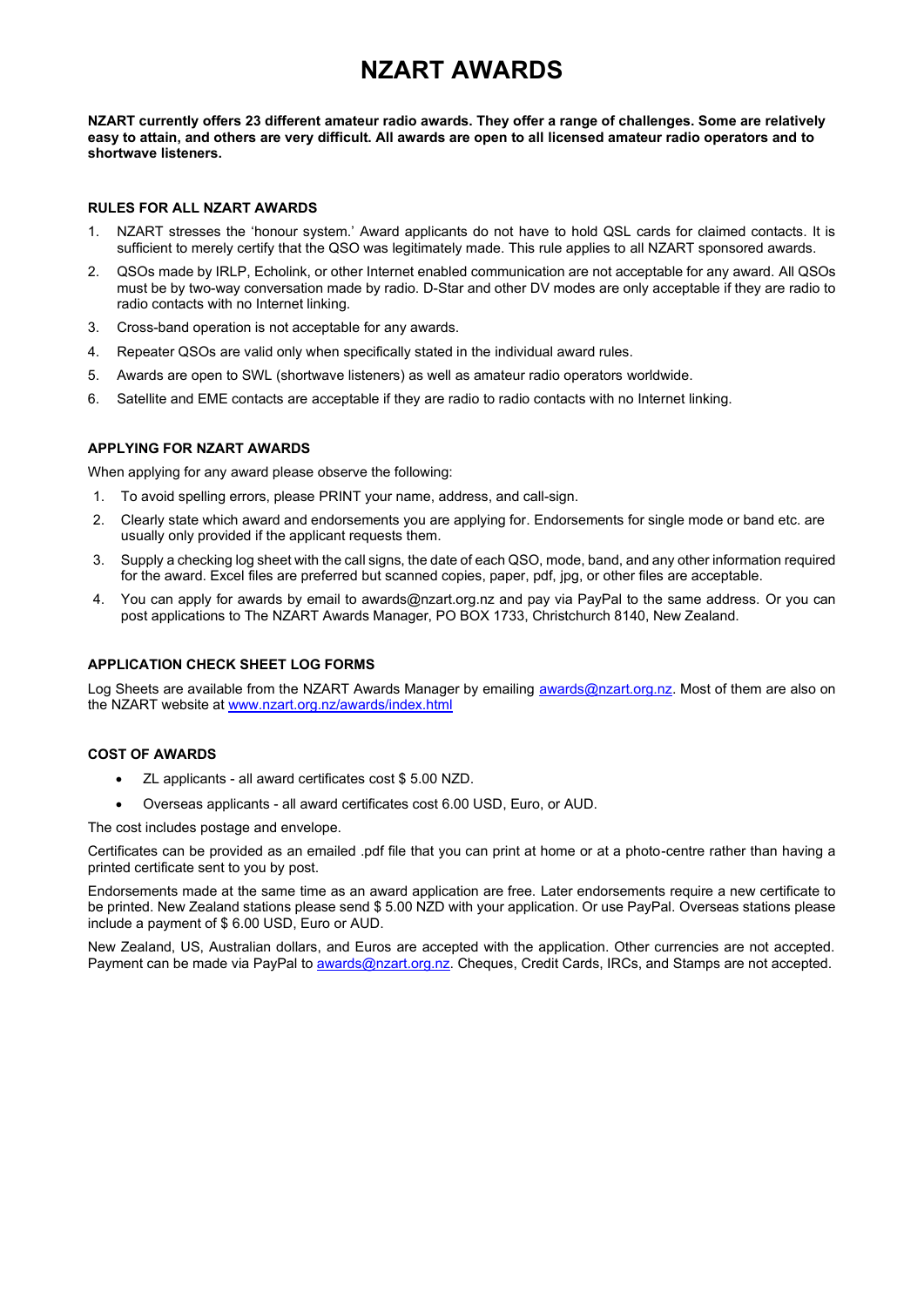# **NZART AWARDS**

## **Captain James Cook Award**

NZART established the Captain James Cook award to commemorate the voyages of this world-famous navigator and seaman. In his three voyages to the Pacific Ocean between 1768 and 1779, Cook sailed thousands of miles across largely uncharted areas of the globe. He mapped lands from New Zealand to Hawaii in the Pacific Ocean in great detail. The award requires contacts with stations based in the areas where Cook stopped during his expeditions. It is awarded in three classes.

- The "Sailor Class" award requires contacts with; a G station in Yorkshire, FO, ZL2, VK2, and Hawaii KH6.
- The "Officer Class" award requires all the "Sailor Class" contacts plus contacts with ZL1, ZL3, ZL4, VK3, VK4, P2 New Guinea, and any Antarctic station.
- The "Commander Class" award requires all the "Officer Class" contacts plus any five of the following seven countries: VE2, VO, A35, YJ8, FK8, CE8, KL7.

To apply for the award please send the Awards Manager a list of your valid contacts. State the level of the award that you are applying for, Sailor, Officer, or Commander. The certificate can be endorsed if all contacts are on a single band or mode. Log Sheets are available from the NZART website at [www.nzart.org.nz/awards/index.html.](http://www.nzart.org.nz/awards/index.html)

## **DOC Lands Award**

To purpose of the DOC Lands award is to promote the use of Amateur Radio within DOC (Department of Conservation) 'Controlled Areas' and to advertise Amateur Radio from these locations to the public. A station can claim credits for working stations from a DOC location or to a DOC location.

A contact with a station can only be used for **one** point at each location per trip. For example, if a station is operating from the Sabine Hut, at Lake Rotoroa, in the Nelson Lakes National Park, you can choose to use the contact as a contact with a Forestry Hut, a Lake Station, or a National Park station. But you cannot claim the contact against two or all three categories.

[Log Sheets](http://www.nzart.org.nz/activities/awards/) are available from the NZART website or the Awards Manager. Eligible contacts for this award must be dated 1<sup>st</sup> January 2003 or later. http://www.nzart.org.nz/activities/awards/

The station at a DOC location must be located within the boundaries of:

- 1. An official DOC Campsite for a 'DOC Campsite' credit.
- 2. A Forest Park for a 'Forest Park' credit.
- 3. A National Park for a 'National Park' credit. (Contacts can also be used for the National Parks award).
- 4. Within 1 km of a lake and within DOC boundaries for a 'Lake' credit. (Contacts can also be used for the Lakeside award). Lakes as per our Lakeside award, but those on DOC Lands only.
- 5. Within 10 km of a lighthouse within DOC Boundaries for a 'Lighthouse' credit, while the station itself must be within the boundaries of DOC Lands. (Contacts can also be used for the Guiding Light award)
- 6. Within viewing distance of a DOC Hut within DOC Boundaries for 'DOC Hut' credits.
- 7. On an island controlled by DOC for 'Island' credits.

| <b>Basic</b>               | Intermediate | Advanced    |                                     |
|----------------------------|--------------|-------------|-------------------------------------|
| certificate                | certificate  | certificate |                                     |
| Contacts are required with |              |             |                                     |
| 2                          |              | 6           | <b>DOC Campsites</b>                |
|                            |              |             | <b>National Parks</b>               |
|                            |              | 5           | <b>Forest Parks</b>                 |
|                            |              | 3           | Lighthouses in DOC controlled areas |
|                            |              | 3           | Lake in DOC areas                   |
| າ                          |              | 5           | DOC Huts                            |
|                            |              |             | DOC controlled land on islands      |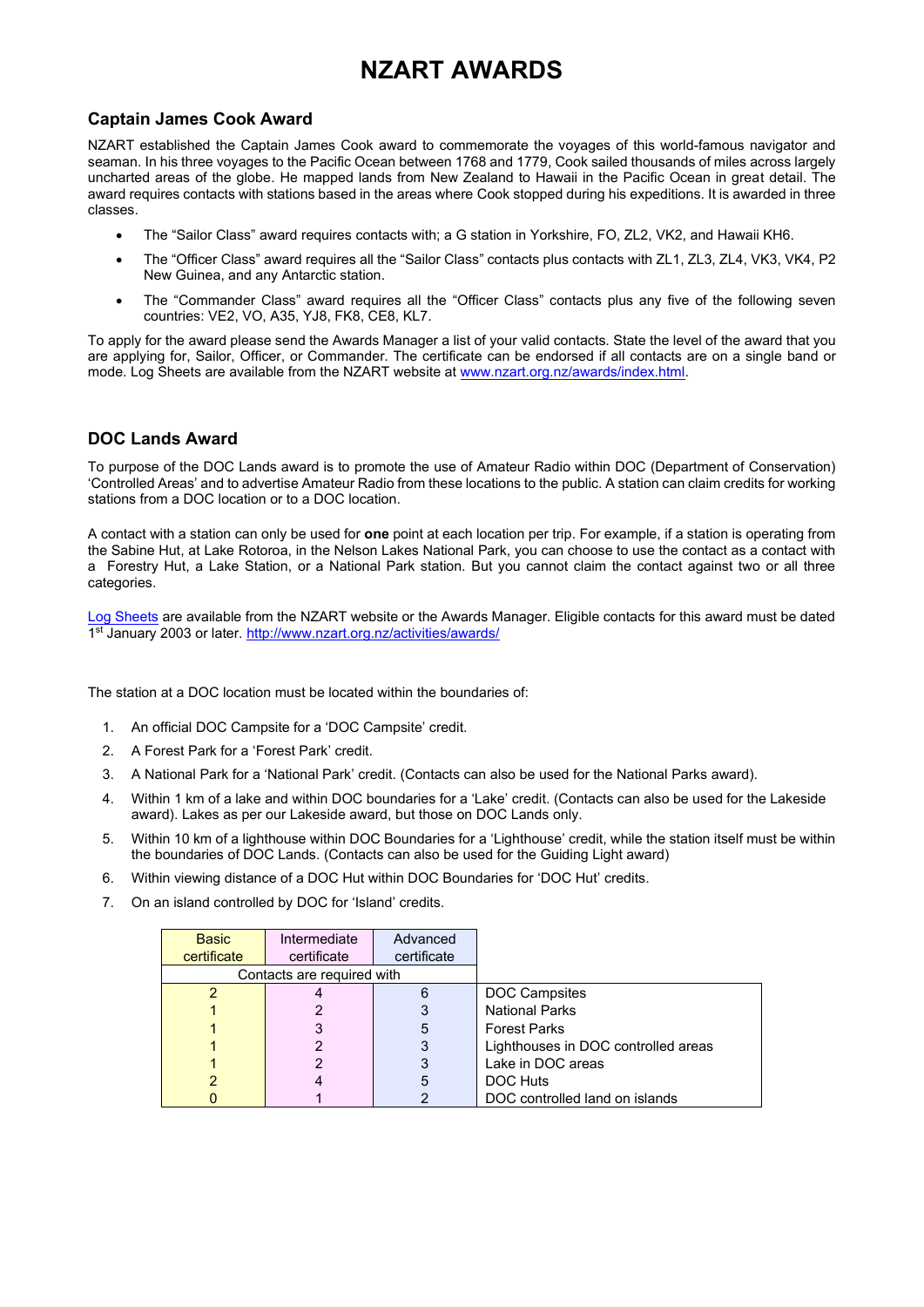## **MIA - Minor Islands Award**

The Minor Islands Award is awarded for contacts with or from minor islands off the New Zealand coast. For example, Kapiti Island, Portland Island, Great Barrier Island, Little Barrier Island, Waiheke Island, D'Urville Island, Rangitoto Island, Kawau Island, and Motutapu Island. There are currently 141 islands on the list. Other minor islands may be acceptable at the Award Manager's discretion.

- 1. Contact with 5 different islands is required. Endorsements for ten, twenty, or thirty islands.
- 2. Stations operating from minor islands must work a minimum of 5 New Zealand stations from 5 different islands. 25 contacts in total. Endorsements for operating from ten, twenty, or thirty islands.
- 3. Islands which are connected to the mainland by a causeway and rocks covered by water at high tide are not eligible. Islands in rivers or lakes are not eligible.
- 4. The 'island' station must be located on the island, or on a boat tied to a mooring, wharf, jetty, or anchorage adjacent to the island.
- 5. The award is for working stations located on or nearby the small islands around the New Zealand coastline, including islands in harbours, sounds and fiords. The list includes Stewart Island but excludes ZL0, ZL8, ZL9 and other islands that have their own DXCC identifier.

| List of islands valid for Minor Islands Award |                            |                        |                          |                         |  |
|-----------------------------------------------|----------------------------|------------------------|--------------------------|-------------------------|--|
|                                               |                            | Kopuahingahinga        | Ngarango Otainui         |                         |  |
|                                               | Codfish                    | Island, Manukau        | Island, Manukau          | Quarantine              |  |
| Adele Island                                  | Island/Whenuahou           | Harbour                | Harbour                  | Island/Kamau Taurua     |  |
|                                               |                            | Little Barrier Island  | Ninepin Rock,            |                         |  |
| Aiguilles Island                              | Cooper Island              | (Hauturu)              | Manukau Harbour          | Secretary Island        |  |
|                                               |                            | Long Island,           |                          | Shark Island.           |  |
| Alderman Islands                              | Dog Island                 | Marlborough            | Noble Island             | Manukau Harbour         |  |
|                                               |                            | Long Island,           |                          |                         |  |
| Allports Island                               | Cuvier Island              | Southland              | North Island             | Slipper Island          |  |
|                                               |                            | Mahurangi Island       |                          |                         |  |
| Amerikiwhati Island                           | D'Urville Island           | (Goat Island)          | Opahekeheke Island       | South Island            |  |
|                                               |                            |                        |                          | <b>Stephens</b>         |  |
| Anatakupu Island                              | Dragon Island              | Makaro/Ward Island     | Open Bay Islands         | Island/Takapourewa      |  |
|                                               |                            |                        |                          | Stewart                 |  |
| Anchor Island                                 | East Island/Whangaokeno    | Mana Island            | Pakatoa Island           | Island/Rakiura          |  |
|                                               | Eleanor Island, Charles    |                        | Pararekau Island.        |                         |  |
| Anchorage Island                              | Sound                      | Matakana Island        | Manukau Harbour          | Sugar Loaf Islands      |  |
| Aorangaia Island                              | Elizabeth Island           | Matiu/Somes Island     | Pearl Island             | Takangaroa Island       |  |
|                                               | Fanny Island, Charles      | Maud Island/Te         |                          |                         |  |
| Araara Island                                 | Sound                      | Hoiere                 | Piercy Island            | Tapu Te Ranga Motu      |  |
|                                               |                            | Mauitaha Island,       |                          |                         |  |
| Arakaninihi Island                            | Fisherman Island           | Whangarei Heads        | Ponui Island             | Tarahiki Island         |  |
| Arapaoa Island                                | Forsyth Island             | Mayor Island/Tuhua     | Poor Knights Islands     | Tarakanahi Island       |  |
|                                               | Frenchman Island,          |                        |                          |                         |  |
| Aroha Island                                  | Whangarei Heads            | Mercury Islands        | Portland Island          | Tata Islands            |  |
| Awarua Rock                                   | <b>Gannet Island</b>       | Mokohinau Islands      | Pourewa Island           | Tikitiki Island BoP     |  |
|                                               |                            |                        | Puketutu Island.         |                         |  |
| Bare Island                                   | Goat Island, Auckland      | Mokopuna Island        | Manukau Harbour          | Tiritiri Matangi Island |  |
| Bauza Island                                  | Goat Island, Otago         | Motiti Island          | Putauhinu Island         | Titi/Muttonbird Islands |  |
|                                               |                            | Motueka Island         |                          |                         |  |
| <b>Bells Island</b>                           | Goat Island/Te Mapoutahi   | (Pigeon Island)        | Quail Island             | Tonga Island            |  |
|                                               |                            |                        | Quarantine               |                         |  |
| Bench Island                                  | Great Barrier Island/Aotea | Motuhoa Island         | Island/Kamau Taurua      | Ulva Island             |  |
| <b>Bests Island</b>                           | Great Island               | Motuihe Island         | Rabbit Island            | Urupukapuka Island      |  |
| <b>Big South Cape Island</b>                  | Green Island               | Motukaroro Island      | Rakino Island            | Waiheke Island          |  |
|                                               |                            |                        | Rangitoto Island,        |                         |  |
| <b>Blumine Island</b>                         | Guano Island, Whangarei    | Motukawao Islands      | Hauraki                  | Walker Island           |  |
|                                               |                            | Motukiore Island,      | Rangitoto Islands,       | Watchman Island,        |  |
| Breaksea Island                               | Hen and Chicken Islands    | Parua Bay              | Marlborough Sounds       | Waitematā Harbour       |  |
|                                               |                            |                        |                          | Whakaari/White          |  |
| The Brothers                                  | High Island                | Motunau Island         | Raratoka Island          | Island                  |  |
|                                               | Herald Island, Waitematā   |                        |                          |                         |  |
| <b>Browns Island</b>                          | Harbour                    | Motuoroi Island        | <b>Resolution Island</b> | Whanganui Island        |  |
| Calliope Island,                              |                            |                        |                          |                         |  |
| Whangarei Heads                               | Indian Island              | Moturaka Island        | Ripapa Island            | White Island (Otago)    |  |
| Catherine Island,                             |                            |                        |                          | Wiroa Island.           |  |
| <b>Charles Sound</b>                          | Kaikoura Island            | Moturata/Taieri Island | Rotoroa Island           | Manukau Harbour         |  |
| Cavalli Islands                               | Kapiti Island              | Motutapu Island        | Rurima Island            |                         |  |
|                                               |                            | Moutohora              |                          |                         |  |
| Chalky Island                                 | Kawau Island               | Island/Whale Island    | Ruapuke Island           |                         |  |
| Coal Island                                   | King Billy Island          | Native Island          |                          |                         |  |
|                                               |                            |                        |                          |                         |  |

[https://en.wikipedia.org/wiki/List\\_of\\_islands\\_of\\_New\\_Zealand#Listed\\_by\\_size](https://en.wikipedia.org/wiki/List_of_islands_of_New_Zealand#Listed_by_size)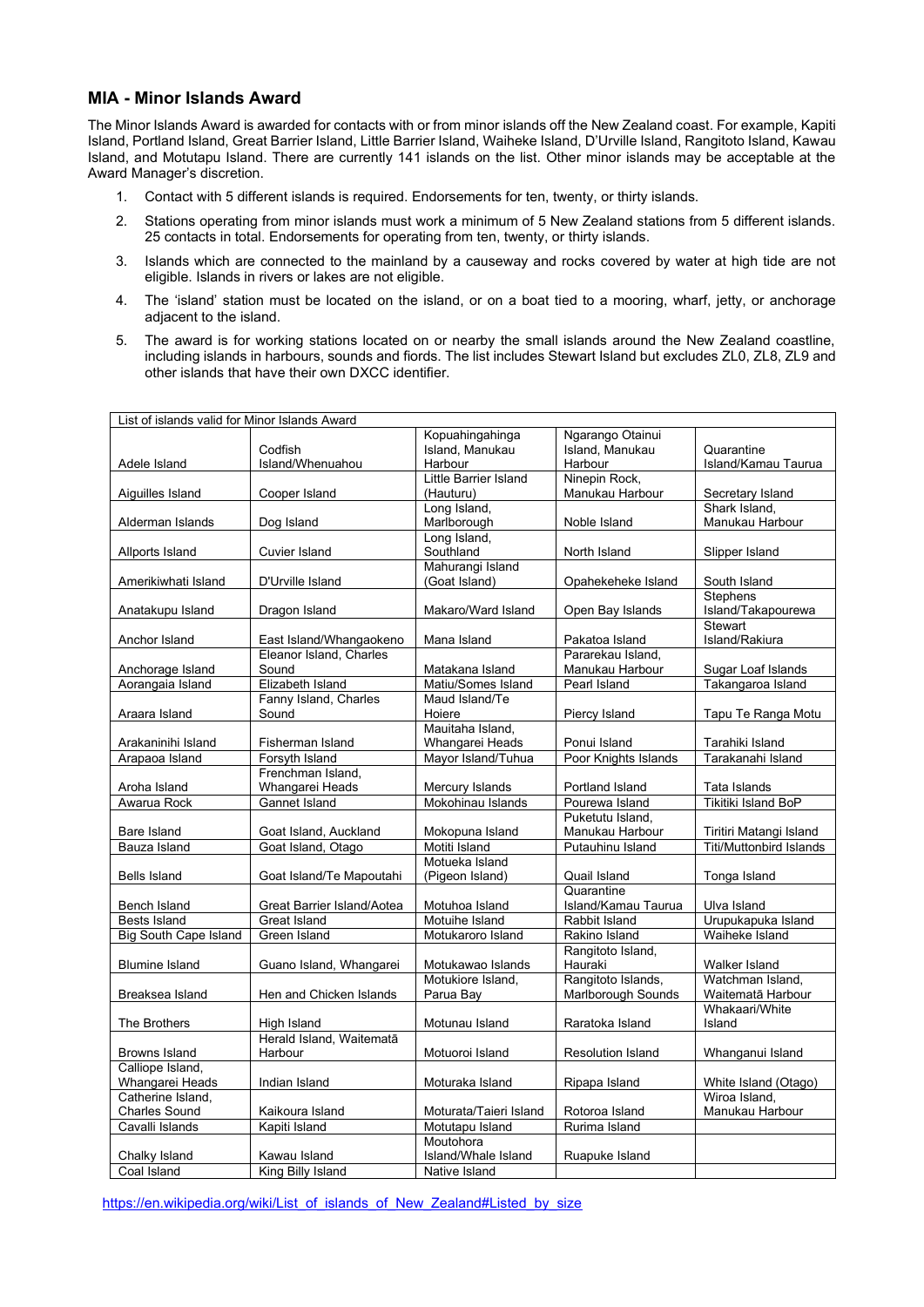## **Lighthouse Award**

The Lighthouse Award requires contacts with stations within 30 km of the more remote lighthouses and 10 km of the lighthouses closer to cities. Depending on the degree of difficulty each lighthouse has been allocated between one and five points. A total of 20 points are required for the basic "Mariners" Award and 50 points for the "Master Mariners" Award.

#### **The lighthouses**

|                      |               |    | <b>South Island</b>  | <b>Points</b>  | <b>km</b> |
|----------------------|---------------|----|----------------------|----------------|-----------|
| <b>North Island</b>  | <b>Points</b> | km | Cape Foulwind        |                | 30        |
| Cape Reinga          | 2             | 30 | Kahurangi Point      | 3              | 30        |
| Cape Brett           |               | 30 | <b>Farewell Spit</b> | 2              | 30        |
| Mokohinau            | 5             | 30 | Boulder Bank         | 1              | 10        |
| <b>Cuvier Island</b> | 3             | 30 | Stephens Island      | 5              | 30        |
| Tiritiri Matangi     | 1             | 10 | The Brothers         | $\overline{2}$ | 30        |
| Bean Rock            |               | 10 | Cape Campbell        | 1              | 30        |
| East Cape            | 2             | 30 | Godley Head          |                | 10        |
| Portland Island      | 2             | 30 | Akaroa               |                | 30        |
| Castlepoint          | 2             | 30 | Moeraki              |                | 30        |
| Cape Palliser        | 2             | 30 | Taiaroa Heads        |                | 10        |
| <b>Baring Head</b>   | 1             | 10 | Cape Saunders        |                | 10        |
| Pencarrow            | 1             | 10 | Nugget Point         | 2              | 30        |
| Somes Island         | 1             | 10 | Waipapa Point        | 2              | 30        |
| Cape Egmont          | 1             | 30 | Dog Island           | 1              | 30        |
|                      |               |    | Centre Island        | 1              | 30        |
|                      |               |    | Puysegur Point       | 5              | 30        |

[Log Sheets](http://www.nzart.org.nz/activities/awards/) are available from the NZART website or the Awards Manager. Eligible contacts for this award must be dated 1<sup>st</sup> November 1998 or later. http://www.nzart.org.nz/activities/awards/

## **National Parks Award**

The National Parks award promotes operation from any of New Zealand's thirteen National Parks.

- 1. The award is for contacts made with stations operating within the boundaries of a New Zealand National Park.
- The National Parks are, Tongariro, Whanganui, Egmont, Kahurangi, Nelson Lakes, Abel Tasman, Arthurs Pass, Paparoa, Aoraki Mount Cook, Mount Aspiring, Westland Tai Poutini, Fiordland, and Rakiura.
- 2. Contact with 2 National Parks is required. Both contacts can be with the same station provided the parks are different.
- 3. For stations operating within National Parks, the requirement for the award is to work a minimum of 5 New Zealand stations from 2 different National Parks. 10 contacts in total.
- 4. Contacts can be on any band, using any mode, and repeater contacts are accepted.
- 5. Endorsements are available for activation or contacts with more than two National Parks.
- 6. Eligible contacts must have been made after January 1st, 1988.

## **NZ Armed Services Award**

The New Zealand Armed Services Award is presented by the Awards Net to remember all amateur radio operators who have served their country. The aim is to contact 100 members or former members of the New Zealand Armed Services.

- 1. The award is open to all amateurs and SWLs.
- 2. All contacts made after August 1, 1992 are eligible.
- 3. All NZ Amateur Radio bands and modes may be used.
- 4. Repeater contacts are accepted.
- 5. Each station may only be contacted once.
- 6. Only one service number may be used per station.
- 7. ZL stations to work 100 contacts. VK stations to work 50 contacts. DX stations to work 30 contacts.
- 8. Information required: Log data, Service Number, Service in which the person served (A) Army, (AF) Air Force, (N) Navy etc.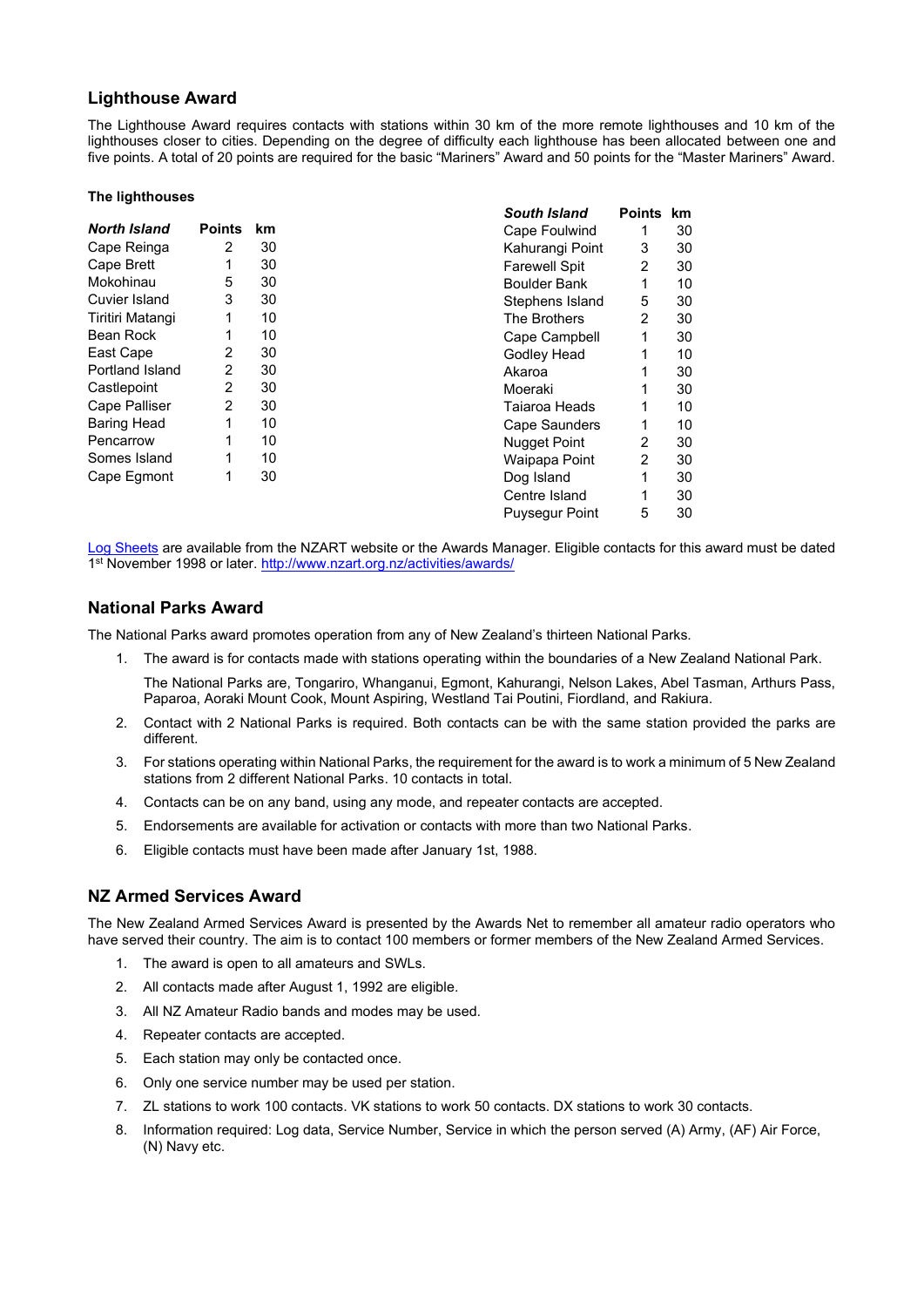## **NZA - New Zealand Award**

- 1. Available to all radio amateurs. All NZ Amateur Radio bands and modes may be used.
- 2. Repeater and Internet enabled contacts are not accepted.

#### **Requirements:**

A total of 101 contacts which must have been made after December 8, 1945.

You need:

- 35 contacts with ZL1 call signs,
- plus 35 contacts with ZL2 call signs,
- plus 20 contacts with ZL3 call signs,
- plus 10 contacts with ZL4 call signs,
- plus 1 contact with a ZL 'territory' with a ZL callsign. A New Zealand callsign operating from an Antarctic base, Chatham Islands, Kermadec Islands, or Campbell Island.

ZL6 callsigns are used for clubs and special event stations on the New Zealand mainland. They are only valid as ZL1, ZL2, ZL3 or ZL4 contacts for the NZA award, depending where the station is located. For example, ZL6LH is a ZL1 station, ZL6QH is a ZL2 station. ZL6 stations that cannot be located to a specific region will not be accepted as valid contacts for the award.

You must have one contact with a ZL 'territory,' a ZL callsign operating in Antarctica, Chatham Islands ZL7, Kermadec Islands ZL8, or Campbell Island ZL9. There has not been a ZL ham station at Scott Base in Antarctica for many years. But if you have a contact with a ZL callsign operating from Scott Base or any base on Antarctica, I will accept it.

ZL1CT/4 would be counted as a ZL4 station. ZL1/PA0MIR would be counted as a ZL1 station.

## **NZLA - New Zealand Lakeside Award**

The New Zealand Lakeside Award is designed to promote operation from New Zealand's scenic freshwater lakes and to stimulate mobile and portable operation. Estuaries and inlets are not counted as lakes. The award is open to all amateur radio operators.

#### **General Rules**

Contacts can be made on any band or mode, but not via repeaters or the Internet. Satellite contacts are valid for this award.

The LOG must contain the date, band, mode, station worked, and LINZ lake number (or name) for each QSO. Endorsements are available for all contacts being achieved on a single band, or mode, or for satellites.

#### **Rules for Hunters**

For the Basic Hunter Award, contacts are required with stations operating from 10 unique freshwater lakes in New Zealand. There are currently 1184 lakes on the list (which is based on a LINZ list). Download from the NZART website.

Hunter endorsements are available for each additional group of 10 lakes.

A Hunter Honour Award is available for contacts with 50 or more lakes.

Activating Stations must be located within 500m of the lake shore.

#### **Rules for Activators**

The Basic Activator Award is awarded for 10 unique lake activations. A minimum of 2 contacts is required to qualify as an activation.

You can only activate one lake at a time, and you can't go back to it once you move on to the next one

Activating Stations must be located within 500m of the lake shore.

An Activator must supply each contact with at a minimum the lake number or the name of the lake

Activator endorsements are available for each additional unique 10 lakes activated.

An Activator Honour Award is awarded for 50 unique activations.

Full rules are on the NZLA Log Sheet which is available from<http://www.nzart.org.nz/activities/awards/> or the Awards Manager.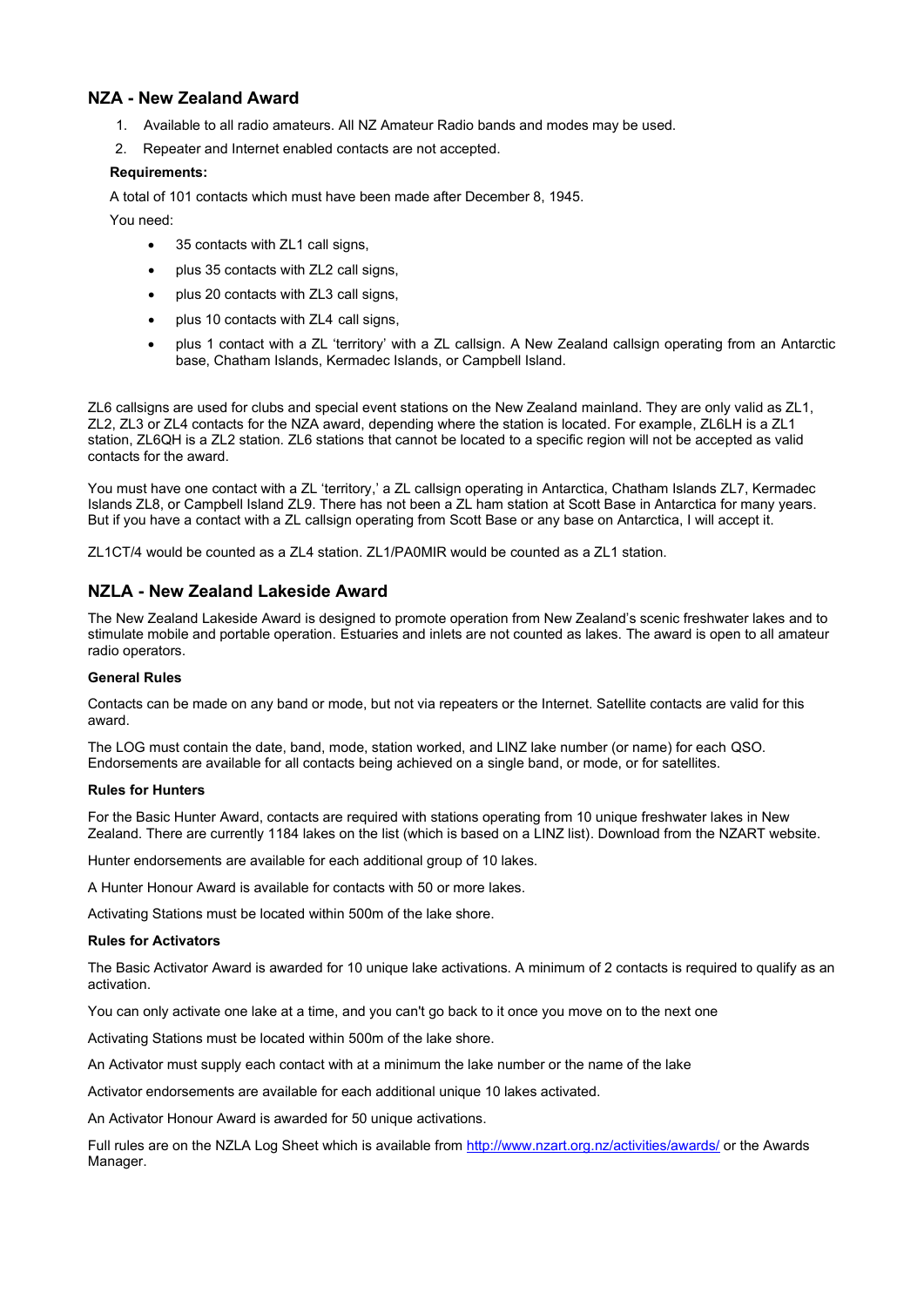Common Frequencies:

CW 5353 kHz (with permit), 7032 kHz, 14,062 kHz,

SSB 5363 kHz (with permit), 7090 kHz, 14,310 kHz

## **NZART Century Award**

The NZART Century Award is based on the Maidenhead Locator System. It is open to all amateur radio operators and SWLs.

- 1. Contact with a hundred different New Zealand six-digit sub-squares is required for the Century Award. The log entry for each contact must state the full six digits of the Maidenhead Grid, for example, RF66ak.
- 2. All contacts must be from the New Zealand mainland or surrounding islands.
- 3. Certificates are available for working 100, 200, 500, 1000, 1500, 2000, 3000, or 4000 sub-squares.
- 4. Eligible contacts must date January 1, 2000 or later.
- 5. Any operator on a "Century Award DXpedition" whether mobile or portable may claim the sub-square for their own credit.
- 6. The Log Sheet is available from<http://www.nzart.org.nz/activities/awards/> or the Awards Manager.

Maidenhead Grid maps are available from several online sources. The map at<https://dxcluster.ha8tks.hu/hamgeocoding/> shows grid locators. You can zoom in to get the six digit locator. The 'Maidenhead' app available for iOS phones will supply your current Maidenhead grid locator to six or eight digits. [http://www.levinecentral.com/ham/grid\\_square.php](http://www.levinecentral.com/ham/grid_square.php) will show the grid for an entered callsign or address.

## **Tiki Award**

Work five ZL stations on five bands. Twenty-five contacts in total. QSOs must be dated post-war. Endorsements will be added for working five ZL stations on six, seven, eight, or nine bands.

## **5 × 5 Award**

This premier award has been instituted to recognise the increasing interest in Five Band DX operation. The award requires that you contact five stations from five different DXCC entities on five bands. Twenty-five contacts in total. You need five contacts with each of the five stations, one contact per band times five bands.

#### **ZL1 Award**

The ZL1 award requires contacts with 125 different ZL1 stations dating post-war. Endorsements 175 and 250.

## **ZL2 Award**

The ZL2 award requires contacts with 100 different ZL2 stations dating post-war. Endorsements for 150 and 200.

## **ZL3 Award**

The ZL3 award requires contacts with 50 different ZL3 stations dating post-war. Endorsements for 75 and 100.

## **ZL4 Award**

The ZL4 award requires contact with 25 different ZL4 stations dating post-war. Endorsements for 35 and 50.

Endorsements can be made to the ZL1, ZL2, ZL3, ZL4 awards if all contacts are made in a single calendar year.

## **ZLA Award**

Contacts are required with a ZL1 in Auckland City, a ZL2 in Wellington City, a ZL3 in Christchurch City, a ZL4 in Dunedin City, ZL7 Chatham Island, ZL8 Kermadec Island, and ZL9 Campbell Island.

Any band or mode. Repeater and Internet enabled contacts are not accepted.

Endorsements are available for working all stations on a single band or mode. Or if you also work a ZL6 and/or a ZL5 (Antarctica).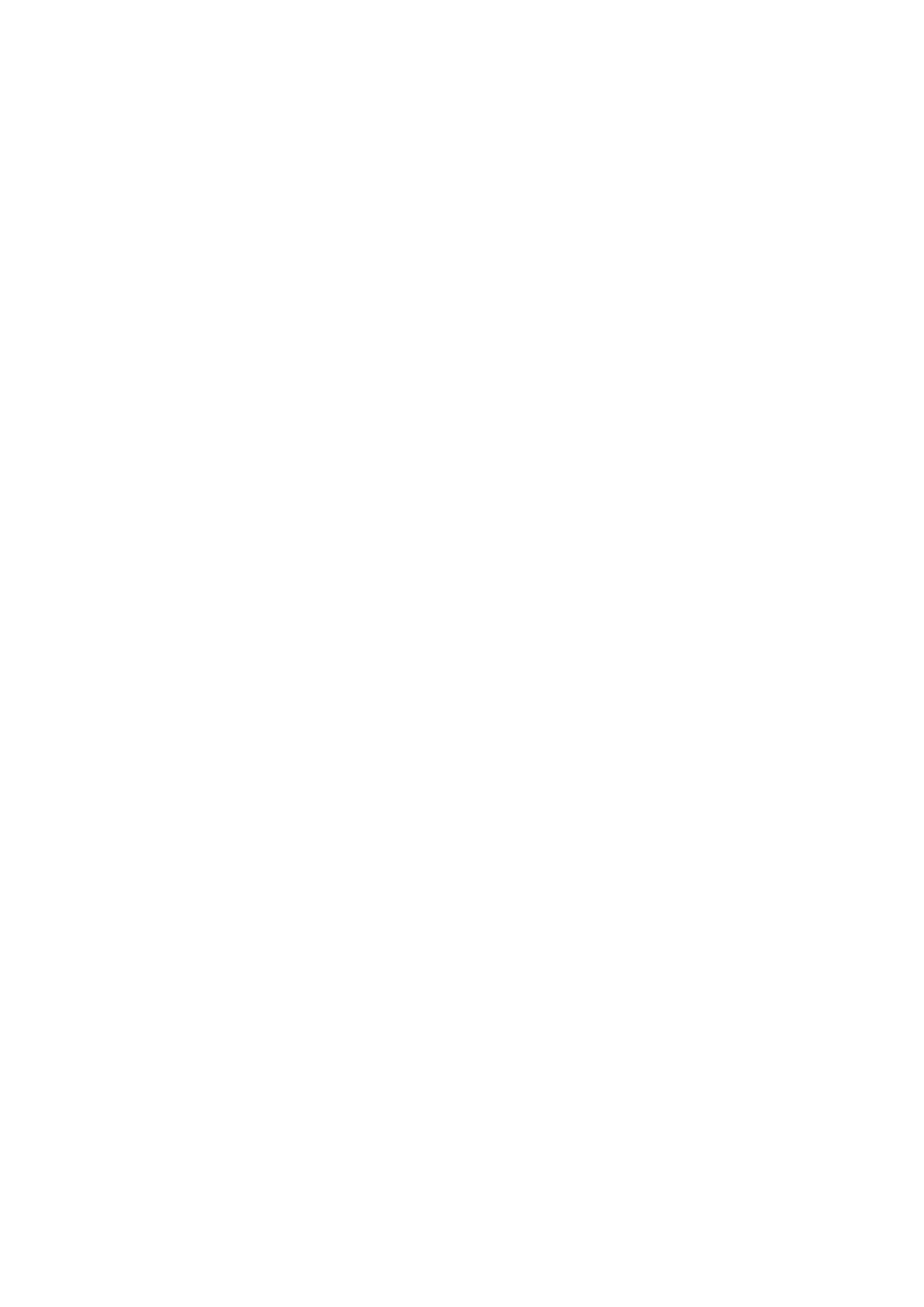## **NZR - New Zealand Regions Award**

This award is to promote contacts across New Zealand. The aim is to work New Zealand Regions and Districts.

#### **Basic requirements**

Contact 18 Districts in at least 4 Regions.

Stickers for contacting 36 Districts in at least 8 Regions and for contacting 54 Districts in at least 12 Regions.

Special award for working all Districts.

#### **Boundaries**

The boundaries are as per InfoMaps 242B-1 to 242B-4 (four maps) and will remain to give a basis of stability.

Applications for the award must be on the NZR log sheet available from<http://www.nzart.org.nz/activities/awards/> or the Awards Manager.

The following is a list of available **Regions** and Districts.

#### **North Island**

**Northland** Far North Whangarei Kaipara **Auckland**

#### Rodney North Shore Waitakere Auckland Manukau

Papakura Franklin\*

#### **Waikato**

Thames-Coromandel Hauraki Waikato Matamata Piako Hamilton Waipa Otorohanga

## **South Island**

**Nelson** Nelson **Marlborough** Marlborough **Tasman** Tasman

#### **West Coast**

Buller Grey Westland

## **Canterbury**

Kaikoura

\* Some districts cross regional boundaries.

South Waikato Waitomo\* Taupo\* **Bay of Plenty** Western Bay of Plenty **Tauranga** Rotorua\* Kawerau Whakatane Opotiki **Gisborne** Gisborne

#### **Hawkes Bay**

Wairoa **Hastings** Napier Central Hawkes Bay

## **Taranaki**

New Plymouth **Stratford** 

Hurunui Selwyn Waimakariri **Christchurch** Banks Peninsula Ashburton Mackenzie Timaru Waimate

## **Otago**

Waitaki\* Queenstown-Lakes Central Otago

## South Taranaki **Wanganui-Manawatu**

Ruapehu Wanganui Rangitikei\* Manawatu Palmerston North Horowhenua Tararua

#### **Wellington**

- Masterton **Carterton** South Wairarapa Kapiti Coast Porirua Upper Hutt Lower Hutt Wellington
- Dunedin Clutha **Southland** Gore Southland Invercargill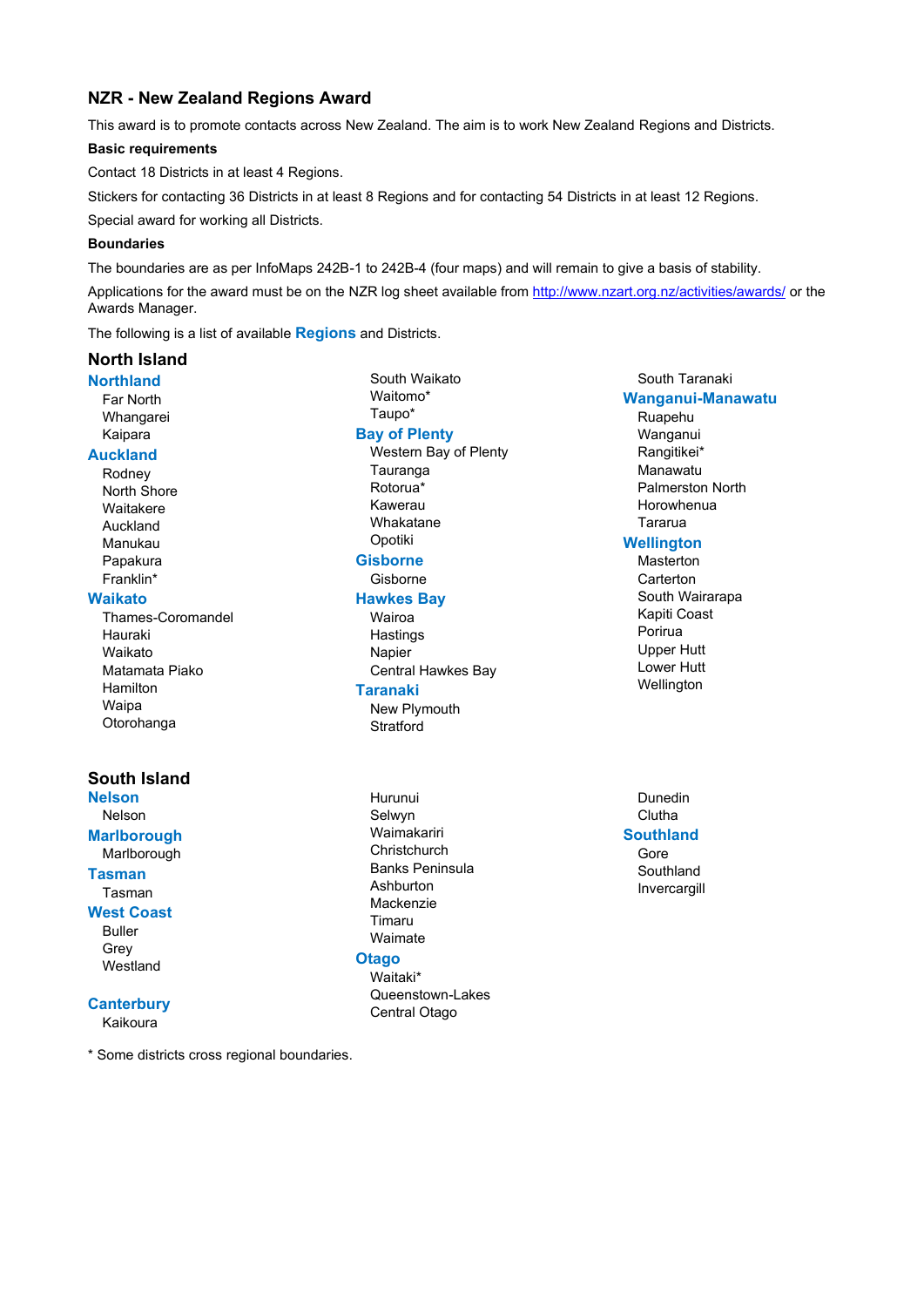## **VHFCC - VHF Century Club**

One hundred points are required from QSOs with ZL stations on the following basis:

- 50 MHz band simplex contacts count as 2 points.
- 144 MHz band simplex contacts count as 3 points.
- 432 MHz band simplex contacts count as 6 points.
- Higher band simplex contacts count as 8 points.
- Repeater contacts on any band count as 1 point.

A station may only be claimed once per band but the same station may be claimed on several different bands. Endorsement stickers are available for 200, 300, 400, or 500 points.

An endorsement is available if all QSOs were made on a single band and / or mode.

An endorsement is available if all QSOs were made via satellite, EME etc.

## **WAD "Worked all Districts" A VHF / UHF / Microwave Award**

The award is designed to promote simplex operation on the higher amateur radio bands. It requires a simplex contact on any of the VHF, UHF, or microwave amateur radio bands with stations operating in each of the ZL1, ZL2, ZL3, and ZL4 areas. One contact per ZL call area. Any mode is accepted. Repeater contacts are not accepted.

An endorsement is available if all QSOs were made via amateur radio satellite.

An endorsement is available if all QSOs were made on a single band and / or mode.

- ZL1 is the North Island north of and including Taupo
- ZL2 is the North Island south of Taupo and the upper South Island; Nelson and Marlborough
- ZL3 is the South Island north of the Waitaki River and excluding Nelson and Marlborough
- ZL4 is the South Island south of the Waitaki River

Clarification: If you work a station with a ZL1 callsign that is operating from inside the ZL3 call area. You can claim the call as a ZL3 but not as a ZL1. It is the area where the station is operating from that is important not the call letters that the station is using.

#### **Yearly Award**

This is a recurring annual award. The aim is to work at least 100 contacts including at least 20 ZL stations in a single year. Certificates can be awarded for contacts made in any year since 2001.

- 1. All contacts must be made between January 1 and December 31 of a single year
- 2. A minimum of 100 contacts is required. All logs must include at least 20 ZL contacts.
- 3. Log details must include the operator's call-sign, name, and the date worked.
- 4. The award is open to SWLs who must include both operator's names and call-signs.

Endorsements are available for achieving the award requirements on **consecutive** years. For example, 2018, 2019, and 2020.

Endorsements are available for achieving the award with a single DXCC entity, or on a single band or mode.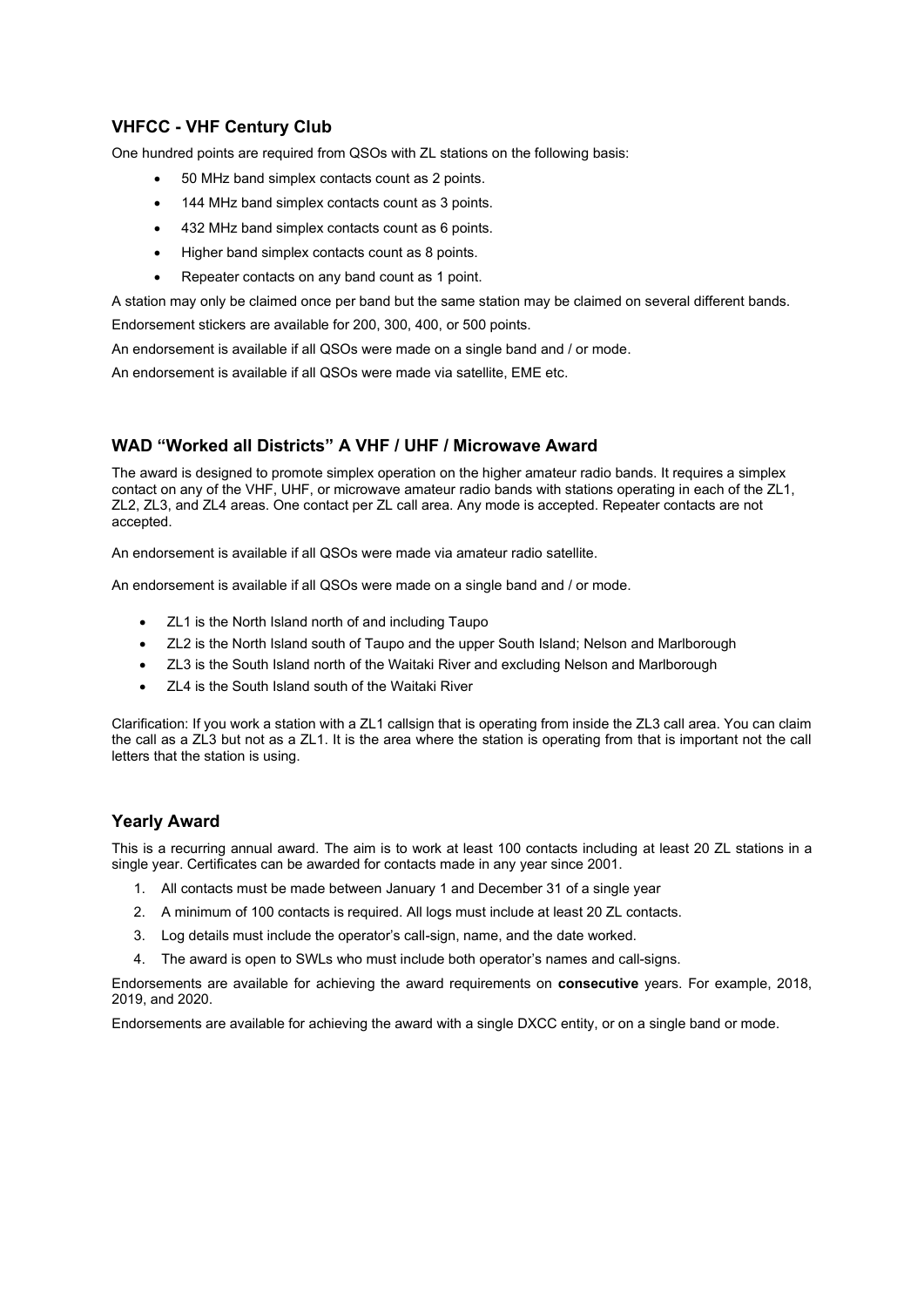## **WAP "Worked All Pacific"**

Contacts are required with 30 different DXCC "Oceania" entities. See the list below.

Eligible countries: Any Oceania entity that is eligible as Oceania for WAC. These are marked as OC on the Continent column of the DXCC list, see: [www.arrl.org/files/file/DXCC/2017%20DXCC%20Current2.pdf.](http://www.arrl.org/files/file/DXCC/2017%20DXCC%20Current2.pdf)

## **Five Band WAP "Worked All Pacific" (5BWAP)**

Contact 30 "Oceania" entities on five bands. A total of 150 contacts. Each Oceania DXCC entity must be contacted on at least 5 bands. You do not have to use the same five bands for all contacts.

Certificates can be awarded for WAP on 5, 6, 7, 8, or 9 bands.

Eligible countries: Any Oceania entity that is eligible as Oceania for WAC. These are marked as OC on the Continent column of the DXCC list, see: [www.arrl.org/files/file/DXCC/2017%20DXCC%20Current2.pdf.](http://www.arrl.org/files/file/DXCC/2017%20DXCC%20Current2.pdf)

| <b>List of Oceania DXCC Entities</b> |                         | <b>List of Oceania DXCC Entities</b> |                       |  |
|--------------------------------------|-------------------------|--------------------------------------|-----------------------|--|
| KH <sub>8</sub>                      | American Samoa          | FO/M                                 | Marquesas Islands     |  |
| FO/A                                 | <b>Austral Islands</b>  | V7                                   | Marshall Is.          |  |
| <b>VK</b>                            | Australia               | VK9/M                                | <b>Mellish Reef</b>   |  |
| KH <sub>1</sub>                      | <b>Baker/Howland Is</b> | KH4                                  | Midway Is.            |  |
| T33                                  | Banaba Island           | C <sub>2</sub>                       | Nauru                 |  |
| T <sub>8</sub>                       | <b>Belau</b>            | FK.                                  | New Caledonia         |  |
| V8                                   | <b>Brunei</b>           | ZL                                   | New Zealand           |  |
| ZL9                                  | Campbell Is.            | ZK <sub>2</sub>                      | Niue                  |  |
| T31                                  | Central Kiribati        | ZK1/N                                | No. Cook Is.          |  |
| ZL7                                  | Chatham Is.             | VK9/N                                | Norfolk Is.           |  |
| TX <sub>0</sub>                      | Chesterfield IS.        | KH <sub>5</sub>                      | Palmyra/Jarvis        |  |
| VK9/X                                | Christmas Is.           | P <sub>2</sub>                       | Papua New Guinea      |  |
| VK9/C                                | Cocos-Keeling Is.       | <b>DU</b>                            | Phillippines          |  |
| 3D2/C                                | Conway Reef             | VR <sub>6</sub>                      | Pitcairn Is.          |  |
| V <sub>6</sub>                       | East Caroline Is.       | 3D2/R                                | Rotuma Island         |  |
| T32                                  | East Kiribati           | 5W                                   | Samoa                 |  |
| 3D <sub>2</sub>                      | Fiii                    | ZK1/S                                | So. Cook Is.          |  |
| FO.                                  | French Oceania          | H <sub>4</sub>                       | Solomon Is.           |  |
| KH <sub>2</sub>                      | Guam                    | H40                                  | <b>Temotu Islands</b> |  |
| KH <sub>6</sub>                      | Hawaii                  | ZK <sub>3</sub>                      | Tokelau Is.           |  |
| YB                                   | Indonesia               | A <sub>3</sub>                       | Tonga                 |  |
| KH <sub>3</sub>                      | Johnston Is.            | T <sub>2</sub>                       | Tuvalu                |  |
| ZL8                                  | Kermadec Is.            | YJ                                   | Vanuatu               |  |
| KH5/K                                | Kingman Reef            | KH <sub>9</sub>                      | Wake Island           |  |
| KH <sub>7</sub>                      | Kure Is.                | <b>FW</b>                            | Wallis & Futuna       |  |
| VK9/L                                | Lord Howe Is.           | T30                                  | West Kiribati         |  |
| VK <sub>0</sub>                      | Macquarie Is.           | VK9/W                                | Willis Is.            |  |
| KH <sub>0</sub>                      | Mariana Is.             |                                      |                       |  |